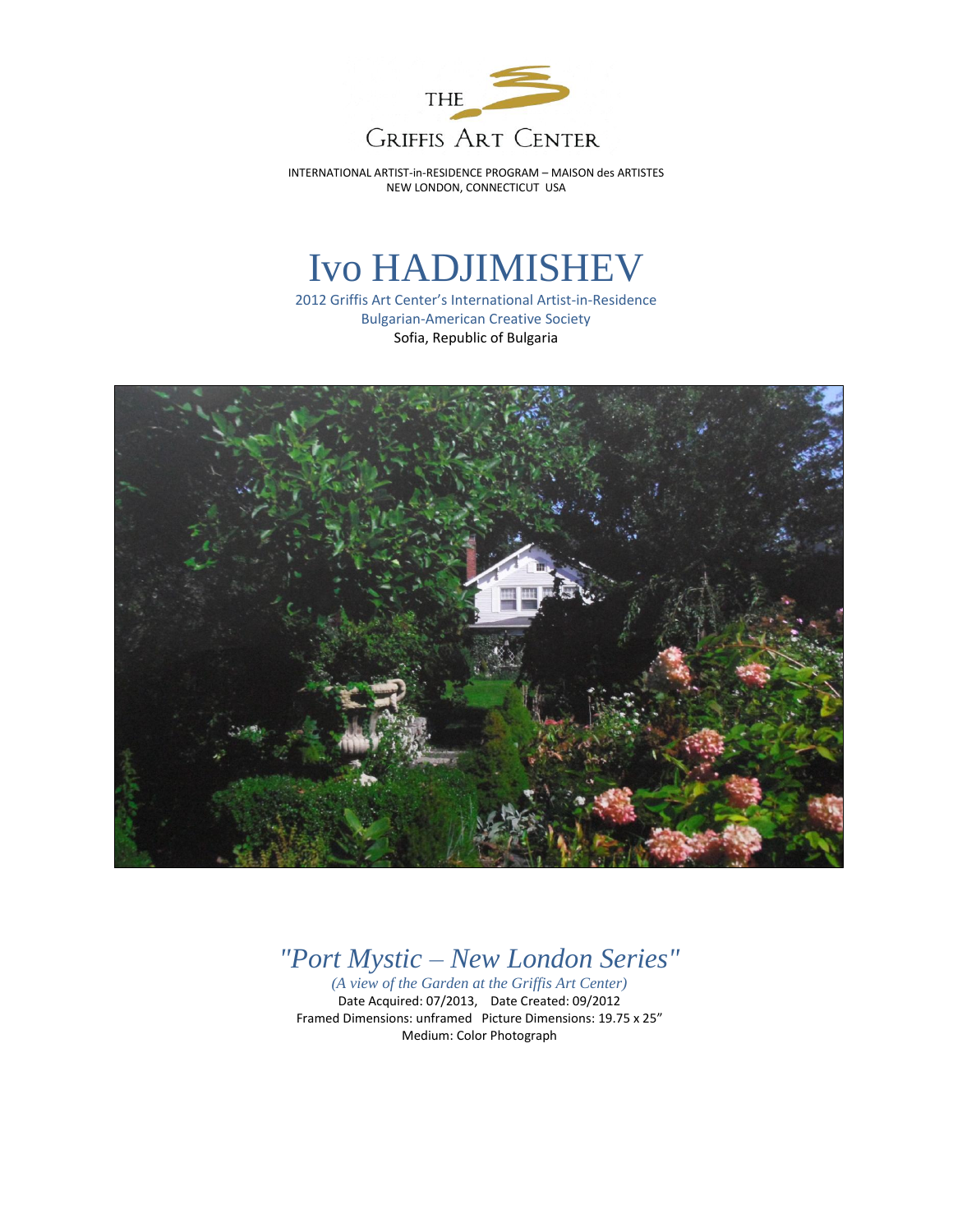



#### IVO HADJIMISHEV

2012 Griffis Art Center's International Artist-in-Residence Bulgarian-American Creative Society

*from* Sofia, Republic of Bulgaria



#### Author: [Veneta Pavlova](http://bnr.bg/sites/en/search/Pages/results.aspx?aname=Veneta%20Pavlova%20)

"I have taken photographs at so many places that perhaps it will be easier to say where I have not been", this is what renowned Bulgarian photographer Ivo Hadjimishev tells about his work. It led him to remote corners of Bulgaria and the world, and introduced him to people of fascinating fates.

For example, in the end of the 1970s, he landed in Madagascar. He was travelling across the northern part of the island, and he made friends with the owner of the hotel where he was staying, and talked with him about pipes and tobacco smoking. Thus he learned from the hotel's owner that the first tobacco on the island was sown by his wife's great grandfather – Bulgarian Dimitar Ivanov. On the following day, Ivo Hadjimishev was already leafing through the family photo album of his fellow-Bulgarian who had once reached Madagascar onboard a French ship en route around the whole of Africa. Being very poor, he depended only on the bag of tobacco he carried. Five years had to pass before he was allowed to sow the seeds of the plant that later provided the means of living for people for many years to come.

The photographer has numerous such stories to tell of his experiences in corners of the world as different and remote as Siberia, Africa, the Aran Islands, Ireland, and North and South America. Ivo Hadjimishev is now working on a large-scale project for the Balkan civilizations in which seven countries are included. He is searching for the parallels between the Balkan countries, for the things that draw us together.

"We share common things and we must try and find them because it will help us live in a more pleasant and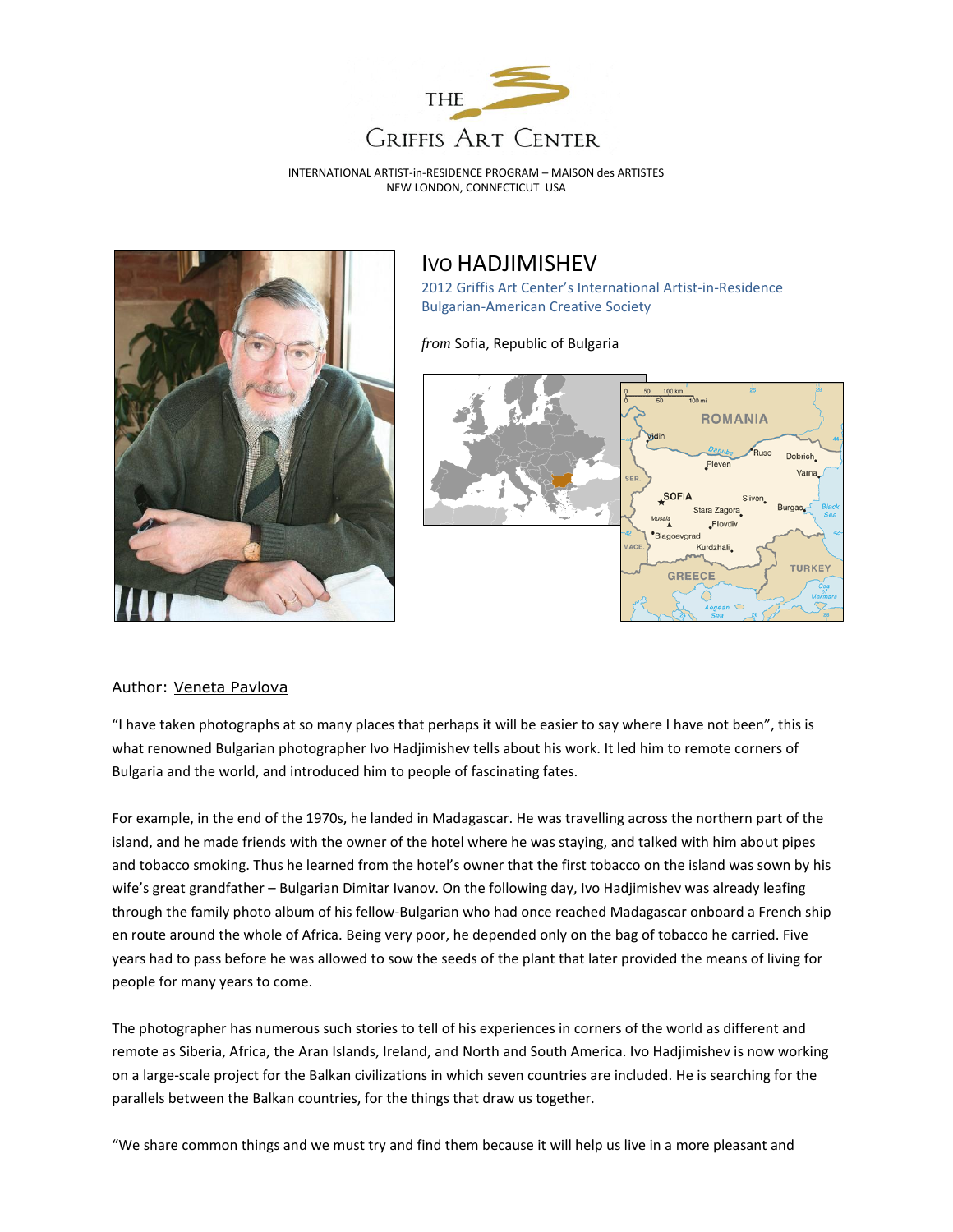

comfortable manner", Ivo Hadjimishev says. While I was travelling across these countries (Albania, Montenegro, Turkey, Romania, Greece, Macedonia, and Bulgaria), I realized that the place where we live is like a piece of paradise if we compare it to other geographical latitudes. As far as our similarities are concerned, for example in Romania I took pictures of monuments of the Dacian civilization, and in Bulgaria – of the Thracian civilization. And it feels like some of the monuments were made by the hand of the same master. If these two images are placed next to each other, even a blind person would be able to discern the similarities. The project's goal is for the scholars of each country where I take photos to comment on the relics that they have provided for this research."

Ivo Hadjimishev graduated in photography at the British Bournemouth and Pool College of Arts and he was made an honorary member of the Royal Photographic Society in England for life. He is also Chairman of the Bulgarian Photographic Association. His first exhibition, which he made right after he graduated college, contains portraits of prominent Bulgarian intellectuals. Today, Ivo Hadjimishev, a universally recognized master of portrait photography, but also famous for his self-criticism, admits that he finds it increasingly difficult to take an interesting portrait photograph. Perhaps this is because now he is working more and more with old images. Two years ago, he participated in the preparation of an exhibition featuring photographs of the Russian-Turkish War of 1877-1878. Recently, in one of the Black-sea countries, he came across an archive keeping around 24 thousand glass negatives.

"When one sees how people worked in the past when the attitude towards photography was entirely different and it was in a way "a ritual act", one feels humbler", Ivo Hadjimishev says. "People at that time had a peculiar sense of time. They used to stand in front of these seemingly primitive, but actually perfect optical devices believing that this was their way to transcend time, to leave a trace. It is an entirely different experience today to point your mobile phone at your friends and take a picture of them. The deeper I go into the history of photography, the more I see how we have not really developed it. Technically, it has advanced a great deal, but the quality got worse. And only now, with the super powerful digital cameras, can we reach the level of quality of 100 years ago, but we have no guarantee that digital carriers will be able to preserve an image 100 years after its creation. Do you know that the United Nations archives with speeches have been recorded upon a metal slab? And they can be reproduced even today. The counterpart of this slab in photography is the glass. The photographer himself makes the emulsion. Early photographers worked without thinking how the process could be made cheaper. And we, the people of the 21st century, are continuously trying to surround ourselves with substitutes, with things of shortterm value. The idea is to have devices that break down quickly so that we throw them away and buy new ones. People in the past endeavored to discover what the best way was to store these images. And this has come down to us."

Three decades ago, Ivo Hadjimishev came across about 400 glass negatives in Sofia-based Ivan Vazov National Theatre that were prepared for disposal. Several years ago, another one thousand such negatives were found in a storage facility in the building. It turned out that the visual memory of the theatre in the period between 1920 and 1950 was stored on them. The negatives are of high quality, and photos can be made out of them. Then, theatre historians and critics will have their say and thus the history of our academic troupe will be enriched. In fact, when